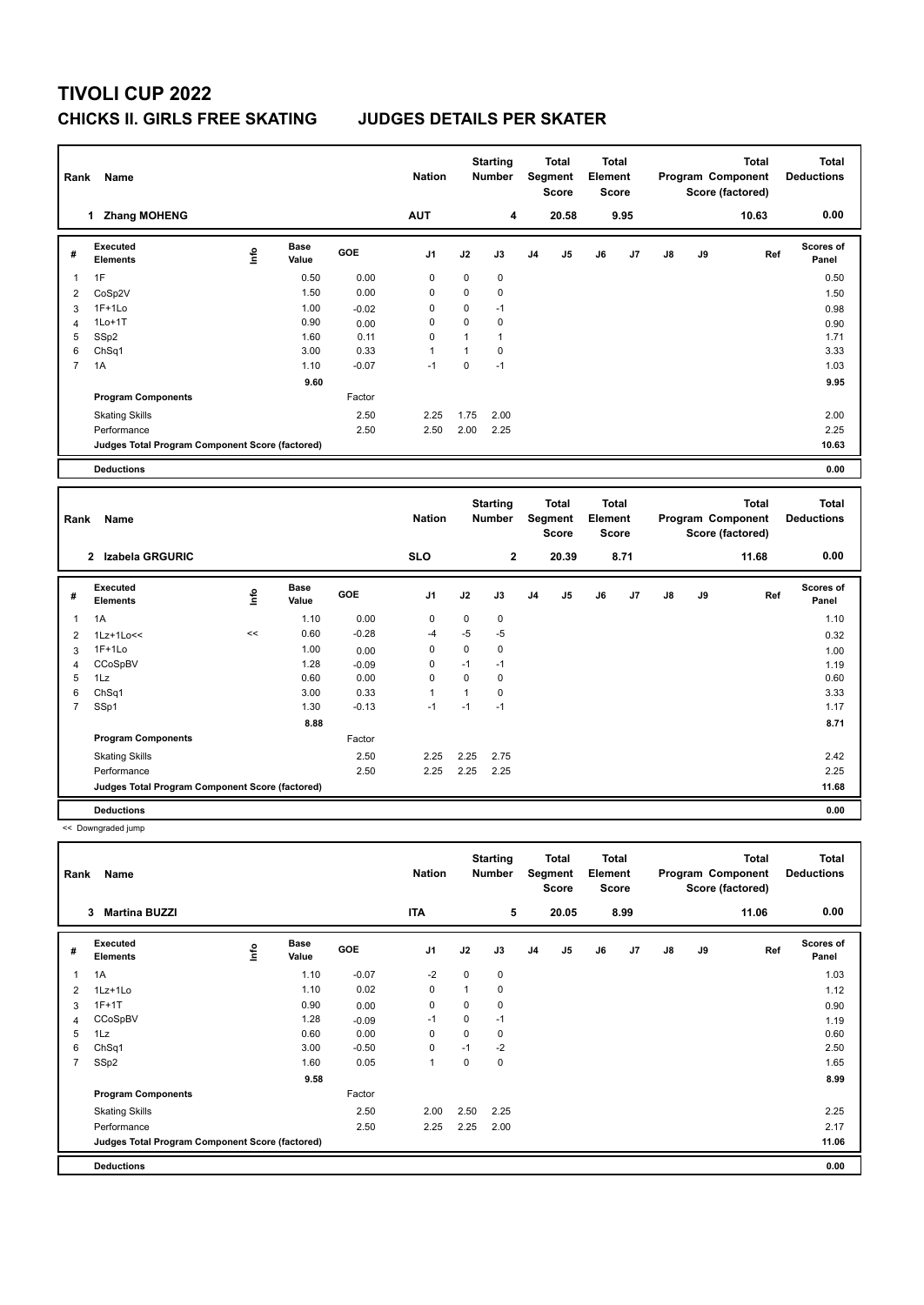## **TIVOLI CUP 2022 CHICKS II. GIRLS FREE SKATING JUDGES DETAILS PER SKATER**

|                | Rank<br>Name                                    |      |                      |            |                |              | <b>Starting</b><br><b>Number</b> |                | Total<br>Segment<br><b>Score</b> |    | Total<br>Element<br><b>Score</b><br>8.59 |               | <b>Total</b><br>Program Component<br>Score (factored)<br>10.43 |     | <b>Total</b><br><b>Deductions</b> |
|----------------|-------------------------------------------------|------|----------------------|------------|----------------|--------------|----------------------------------|----------------|----------------------------------|----|------------------------------------------|---------------|----------------------------------------------------------------|-----|-----------------------------------|
|                | 4 Zhang YIWEN                                   |      |                      |            | <b>AUT</b>     |              | 1                                |                | 18.52                            |    |                                          |               |                                                                |     | $-0.50$                           |
| #              | Executed<br><b>Elements</b>                     | Info | <b>Base</b><br>Value | <b>GOE</b> | J <sub>1</sub> | J2           | J3                               | J <sub>4</sub> | J <sub>5</sub>                   | J6 | J7                                       | $\mathsf{J}8$ | J9                                                             | Ref | <b>Scores of</b><br>Panel         |
| 1              | $1Lo+1T$                                        |      | 0.90                 | 0.00       | $\mathbf 0$    | 1            | $-1$                             |                |                                  |    |                                          |               |                                                                |     | 0.90                              |
| 2              | 1F                                              |      | 0.50                 | 0.02       | $\mathbf 0$    | 0            | $\mathbf{1}$                     |                |                                  |    |                                          |               |                                                                |     | 0.52                              |
| 3              | CoSp1V                                          |      | 1.28                 | 0.04       | 0              | $\mathbf{1}$ | 0                                |                |                                  |    |                                          |               |                                                                |     | 1.32                              |
| $\overline{4}$ | $1F!+1T$                                        |      | 0.90                 | $-0.08$    | $-2$           | $-1$         | $-2$                             |                |                                  |    |                                          |               |                                                                |     | 0.82                              |
| 5              | ChSq1                                           |      | 3.00                 | $-0.17$    | 0              | 0            | $-1$                             |                |                                  |    |                                          |               |                                                                |     | 2.83                              |
| 6              | 1A                                              |      | 1.10                 | $-0.55$    | $-5$           | $-5$         | $-5$                             |                |                                  |    |                                          |               |                                                                |     | 0.55                              |
| $\overline{7}$ | SSp2                                            |      | 1.60                 | 0.05       | $\mathbf 0$    | 1            | 0                                |                |                                  |    |                                          |               |                                                                |     | 1.65                              |
|                |                                                 |      | 9.28                 |            |                |              |                                  |                |                                  |    |                                          |               |                                                                |     | 8.59                              |
|                | <b>Program Components</b>                       |      |                      | Factor     |                |              |                                  |                |                                  |    |                                          |               |                                                                |     |                                   |
|                | <b>Skating Skills</b>                           |      |                      | 2.50       | 1.75           | 2.00         | 2.00                             |                |                                  |    |                                          |               |                                                                |     | 1.92                              |
|                | Performance                                     |      |                      | 2.50       | 2.00           | 2.50         | 2.25                             |                |                                  |    |                                          |               |                                                                |     | 2.25                              |
|                | Judges Total Program Component Score (factored) |      |                      |            |                |              |                                  |                |                                  |    |                                          |               |                                                                |     | 10.43                             |
|                | <b>Deductions</b>                               |      | Falls:               | $-0.50$    |                |              |                                  |                |                                  |    |                                          |               |                                                                |     | $-0.50$                           |

! Not clear edge

| Rank | Name                                            |    |                      |         | <b>Nation</b>  |          | <b>Starting</b><br><b>Number</b> |    | <b>Total</b><br>Segment<br><b>Score</b> | <b>Total</b><br>Element<br><b>Score</b> |      |    |    | <b>Total</b><br>Program Component<br>Score (factored) | <b>Total</b><br><b>Deductions</b> |
|------|-------------------------------------------------|----|----------------------|---------|----------------|----------|----------------------------------|----|-----------------------------------------|-----------------------------------------|------|----|----|-------------------------------------------------------|-----------------------------------|
|      | <b>Nina AUPIC</b><br>5                          |    |                      |         | <b>SLO</b>     |          | 8                                |    | 16.96                                   |                                         | 7.58 |    |    | 9.38                                                  | 0.00                              |
| #    | <b>Executed</b><br><b>Elements</b>              | ۴ů | <b>Base</b><br>Value | GOE     | J <sub>1</sub> | J2       | J3                               | J4 | J5                                      | J6                                      | J7   | J8 | J9 | Ref                                                   | Scores of<br>Panel                |
| 1    | $A+1Lo<<$                                       | << | 0.00                 | 0.00    |                |          |                                  |    |                                         |                                         |      |    |    |                                                       | 0.00                              |
| 2    | 1Lz+1Lo                                         |    | 1.10                 | 0.00    | 0              | 0        | 0                                |    |                                         |                                         |      |    |    |                                                       | 1.10                              |
| 3    | 1F                                              |    | 0.50                 | 0.00    | 0              | 0        | 0                                |    |                                         |                                         |      |    |    |                                                       | 0.50                              |
| 4    | CoSpBV                                          |    | 1.13                 | 0.00    | 0              | 0        | 0                                |    |                                         |                                         |      |    |    |                                                       | 1.13                              |
| 5    | 1Lz                                             |    | 0.60                 | 0.00    | $\Omega$       | $\Omega$ | 0                                |    |                                         |                                         |      |    |    |                                                       | 0.60                              |
| 6    | ChSq1                                           |    | 3.00                 | 0.17    | 0              | 0        | 1                                |    |                                         |                                         |      |    |    |                                                       | 3.17                              |
| 7    | SSp1                                            |    | 1.30                 | $-0.22$ | -2             | $-2$     | $-1$                             |    |                                         |                                         |      |    |    |                                                       | 1.08                              |
|      |                                                 |    | 7.63                 |         |                |          |                                  |    |                                         |                                         |      |    |    |                                                       | 7.58                              |
|      | <b>Program Components</b>                       |    |                      | Factor  |                |          |                                  |    |                                         |                                         |      |    |    |                                                       |                                   |
|      | <b>Skating Skills</b>                           |    |                      | 2.50    | 2.00           | 1.75     | 2.25                             |    |                                         |                                         |      |    |    |                                                       | 2.00                              |
|      | Performance                                     |    |                      | 2.50    | 1.75           | 1.50     | 2.00                             |    |                                         |                                         |      |    |    |                                                       | 1.75                              |
|      | Judges Total Program Component Score (factored) |    |                      |         |                |          |                                  |    |                                         |                                         |      |    |    |                                                       | 9.38                              |
|      | <b>Deductions</b>                               |    |                      |         |                |          |                                  |    |                                         |                                         |      |    |    |                                                       | 0.00                              |

<< Downgraded jump

| Rank           | Name                                            |      |                      |         | <b>Nation</b>  |          | <b>Starting</b><br><b>Number</b> |                | Total<br>Segment<br><b>Score</b> | Total<br>Element<br><b>Score</b> |      |               |    | <b>Total</b><br>Program Component<br>Score (factored) | <b>Total</b><br><b>Deductions</b> |
|----------------|-------------------------------------------------|------|----------------------|---------|----------------|----------|----------------------------------|----------------|----------------------------------|----------------------------------|------|---------------|----|-------------------------------------------------------|-----------------------------------|
|                | <b>Mirta VRLJICAK</b><br>6                      |      |                      |         | <b>CRO</b>     |          | 6                                |                | 16.08                            |                                  | 7.90 |               |    | 9.18                                                  | $-1.00$                           |
| #              | Executed<br><b>Elements</b>                     | lnfo | <b>Base</b><br>Value | GOE     | J <sub>1</sub> | J2       | J3                               | J <sub>4</sub> | J5                               | J6                               | J7   | $\mathsf{J}8$ | J9 | Ref                                                   | <b>Scores of</b><br>Panel         |
| 1              | 1A                                              |      | 1.10                 | $-0.55$ | $-5$           | $-5$     | $-5$                             |                |                                  |                                  |      |               |    |                                                       | 0.55                              |
| 2              | 1F+1A+SEQ                                       |      | 1.28                 | $-0.55$ | $-5$           | $-5$     | $-5$                             |                |                                  |                                  |      |               |    |                                                       | 0.73                              |
| 3              | 1Lz+1Lo                                         |      | 1.10                 | $-0.02$ | $-1$           | 0        | 0                                |                |                                  |                                  |      |               |    |                                                       | 1.08                              |
| 4              | CCoSpBV                                         |      | 1.28                 | $-0.17$ | $-2$           | $-1$     | $-1$                             |                |                                  |                                  |      |               |    |                                                       | 1.11                              |
| 5              | ChSq1                                           |      | 3.00                 | 0.00    | 0              | $\Omega$ | 0                                |                |                                  |                                  |      |               |    |                                                       | 3.00                              |
| 6              | 1S                                              |      | 0.40                 | 0.00    | 0              | 0        | 0                                |                |                                  |                                  |      |               |    |                                                       | 0.40                              |
| $\overline{7}$ | SSpB                                            |      | 1.10                 | $-0.07$ | 0              | 0        | $-2$                             |                |                                  |                                  |      |               |    |                                                       | 1.03                              |
|                |                                                 |      | 9.26                 |         |                |          |                                  |                |                                  |                                  |      |               |    |                                                       | 7.90                              |
|                | <b>Program Components</b>                       |      |                      | Factor  |                |          |                                  |                |                                  |                                  |      |               |    |                                                       |                                   |
|                | <b>Skating Skills</b>                           |      |                      | 2.50    | 2.00           | 2.00     | 1.75                             |                |                                  |                                  |      |               |    |                                                       | 1.92                              |
|                | Performance                                     |      |                      | 2.50    | 1.50           | 1.75     | 2.00                             |                |                                  |                                  |      |               |    |                                                       | 1.75                              |
|                | Judges Total Program Component Score (factored) |      |                      |         |                |          |                                  |                |                                  |                                  |      |               |    |                                                       | 9.18                              |
|                | <b>Deductions</b>                               |      | Falls:               | $-1.00$ |                |          |                                  |                |                                  |                                  |      |               |    |                                                       | $-1.00$                           |